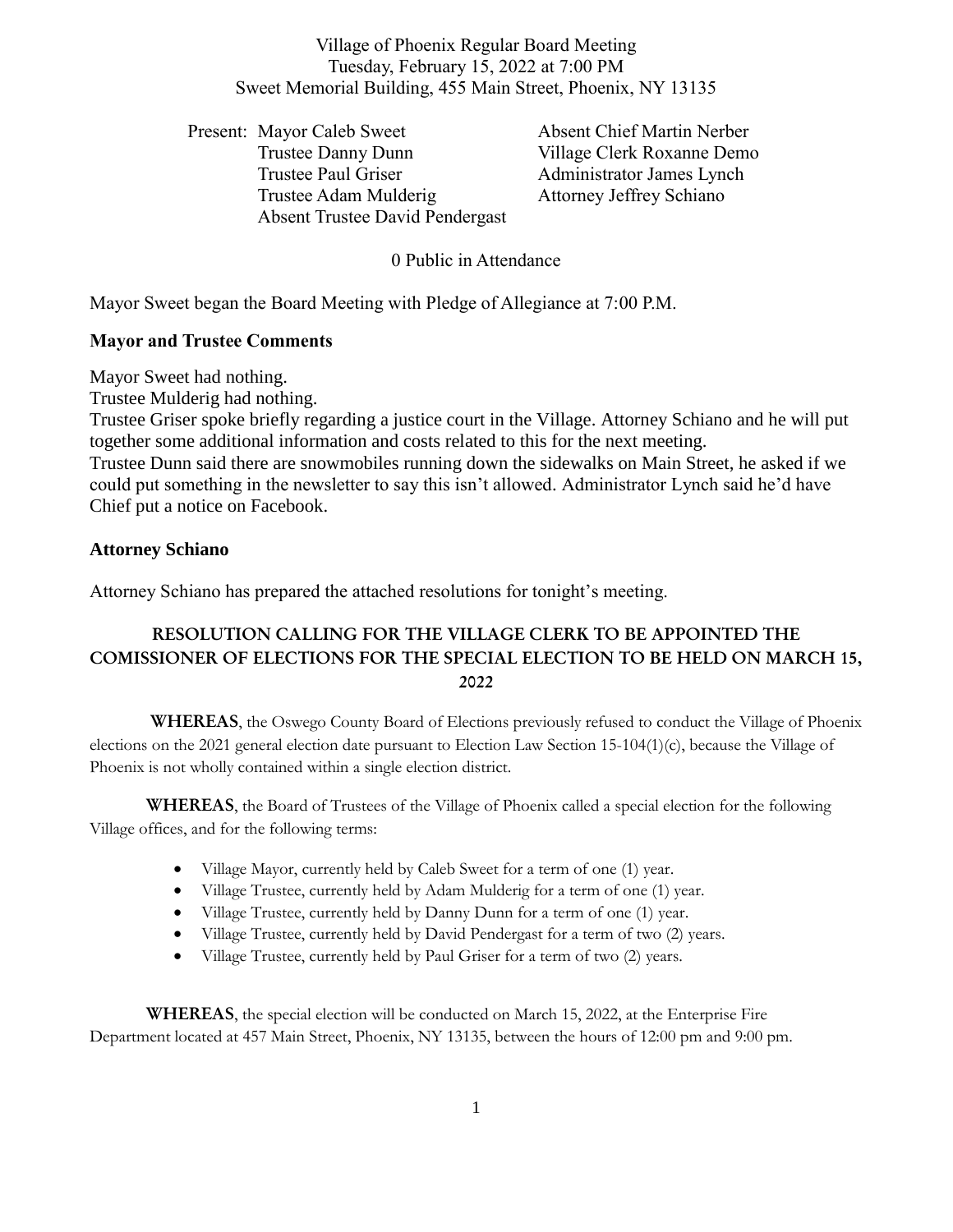**WHEREAS**, the Village of Phoenix will be responsible for conducting the special election on March 15, 2022.

**WHEREAS,** the Village Board of Trustees of the Village of Phoenix wishes to appoint the Village Clerk, Roxanne Demo, as the Commissioner of Elections for the special election to be held on March 15, 2022.

#### **NOW, THEREFORE, BE IT RESOLVED,** that the Board of Trustees

of the Village of Phoenix, in regular session, does hereby approve and direct that the Village Clerk, Roxanne Demo, be appointed Commissioner of Elections for the special election to be held on March 15, 2022, at Enterprise Fire Department located at 457 Main Street, Phoenix, NY 13135, between the hours of 12:00 pm and 9:00 pm.

# **BY ORDER OF THE BOARD OF TRUSTEES OF THE VILLAGE OF PHOENIX, NEW YORK.**

Dated: February \_\_\_\_, 2022 Roxanne Demo

Village Clerk

Motion to approve resolution calling for the village clerk to be appointed the commissioner of elections for the special election to be held on March 15, 2022 was made by Trustee Griser, seconded Trustee Dunn, Trustee Mulderig aye, Mayor Sweet aye. Motion carried.

# **RESOLUTION CALLING FOR THE DESIGNATION OF ELECTION DISTRICTS FOR THE SPECIAL ELECTION TO BE HELD ON MARCH 15, 2022**

**WHEREAS**, the Oswego County Board of Elections previously refused to conduct the Village of Phoenix elections on the 2021 general election date pursuant to Election Law Section 15-104(1)(c), because the Village of Phoenix is not wholly contained within a single election district.

**WHEREAS**, the Board of Trustees of the Village of Phoenix called a special election for the following Village offices, and for the following terms:

- Village Mayor, currently held by Caleb Sweet for a term of one (1) year.
- Village Trustee, currently held by Adam Mulderig for a term of one (1) year.
- Village Trustee, currently held by Danny Dunn for a term of one (1) year.
- Village Trustee, currently held by David Pendergast for a term of two (2) years.
- Village Trustee, currently held by Paul Griser for a term of two (2) years.

**WHEREAS**, the Village of Phoenix is covered by two election districts – Schroeppel 1 and Schroeppel 2, which include voters within the Village and outside of the Village, and span the Village boundaries.

**WHEREAS**, the Polling Place for residents of the Village who live within either of the two

election districts shall be the Enterprise Fire Department located at 457 Main Street, Phoenix, NY 13135, between the hours of 12:00 pm and 9:00 pm.